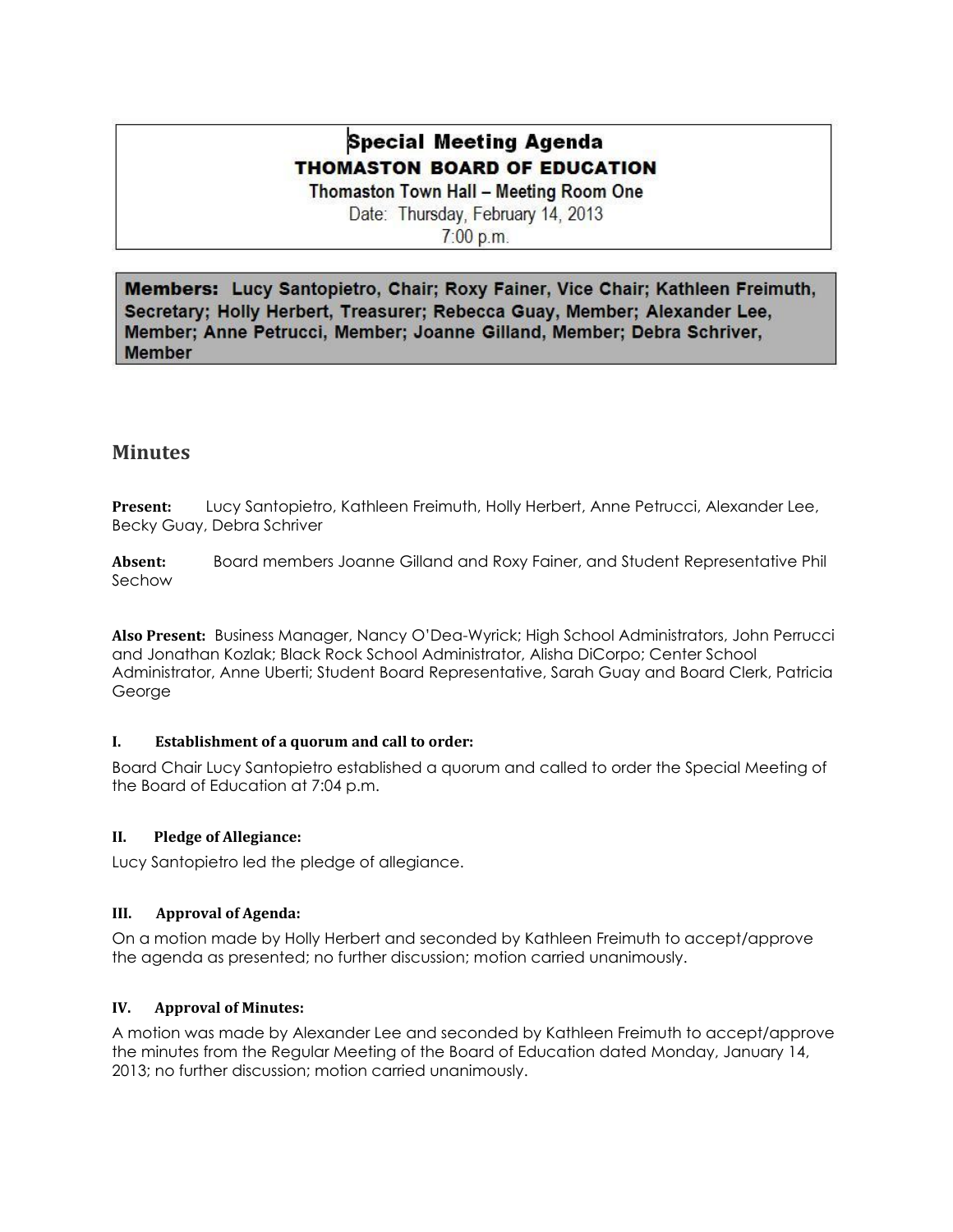A motion was made by Kathleen Freimuth and seconded by Becky Guay to accept/approve the minutes from the Budget Subcommittee Meeting dated Thursday, January 24, 2013; no further discussion; Holly Herbert, Anne Petrucci and Alexander Lee abstained; motion carried.

A motion was made by Becky Guay and seconded by Lucy Santopietro to accept/approve the minutes from the Budget Subcommittee Meeting dated Thursday, January 31, 2013; no further discussion; Kathleen Freimuth, Holly Herbert, Alexander Lee, Anne Petrucci, Debra Schriver abstained; motion carried.

### **V. Student Representative Reports:**

Student Representative Sarah Guay provided information regarding mid-term exams, Spirit Week, and a Hallway Contest at the high school. She also noted that the tennis team is securing Retail 101 as a fundraiser in an effort to raise money to repair the tennis courts.

### **VI. Incredible Classroom/Student Presentations/Guests:**

1. First Selectman Ed Mone, ESPC (Energry Savings Plan Committee) update

First Selectman Ed Mone, along with Johnson Controls Sales Manager Jim Cotton were on hand to field questions from Board members regarding the Energy Savings Plan initiative. One concern that was highlighted pertained to the gas conversion at the Center School and its delay. Mr. Cotton noted that the delay stemmed from issues with Yankee Gas and Super Storm Sandy. He also noted that the conversion was scheduled to be completed the following day.

1. State Representative John Piscopo, Education Reform

Due to a personal illness, Mr. Piscopo was not available to talk on Education Reform.

### **VII. Communications:**

1. New Hires/Rehires/Replacements:

On a motion made by Kathleen Freimuth and seconded by Debra Schriver to accept/approve the new hires as presented; no further discussion; motion carried unanimously.

1. Resignations/Retirements/Exit Interviews:

On a motion made by Anne Petrucci and seconded by Becky Guay to accept/approve the resignations as presented; no further discussion; motion carried unanimously.

- 1. Athletics: n/a
- 1. Transfers: n/a
- 1. Leaves of Absence: n/a
- 1. Field Trips: n/a
- 1. Correspondence: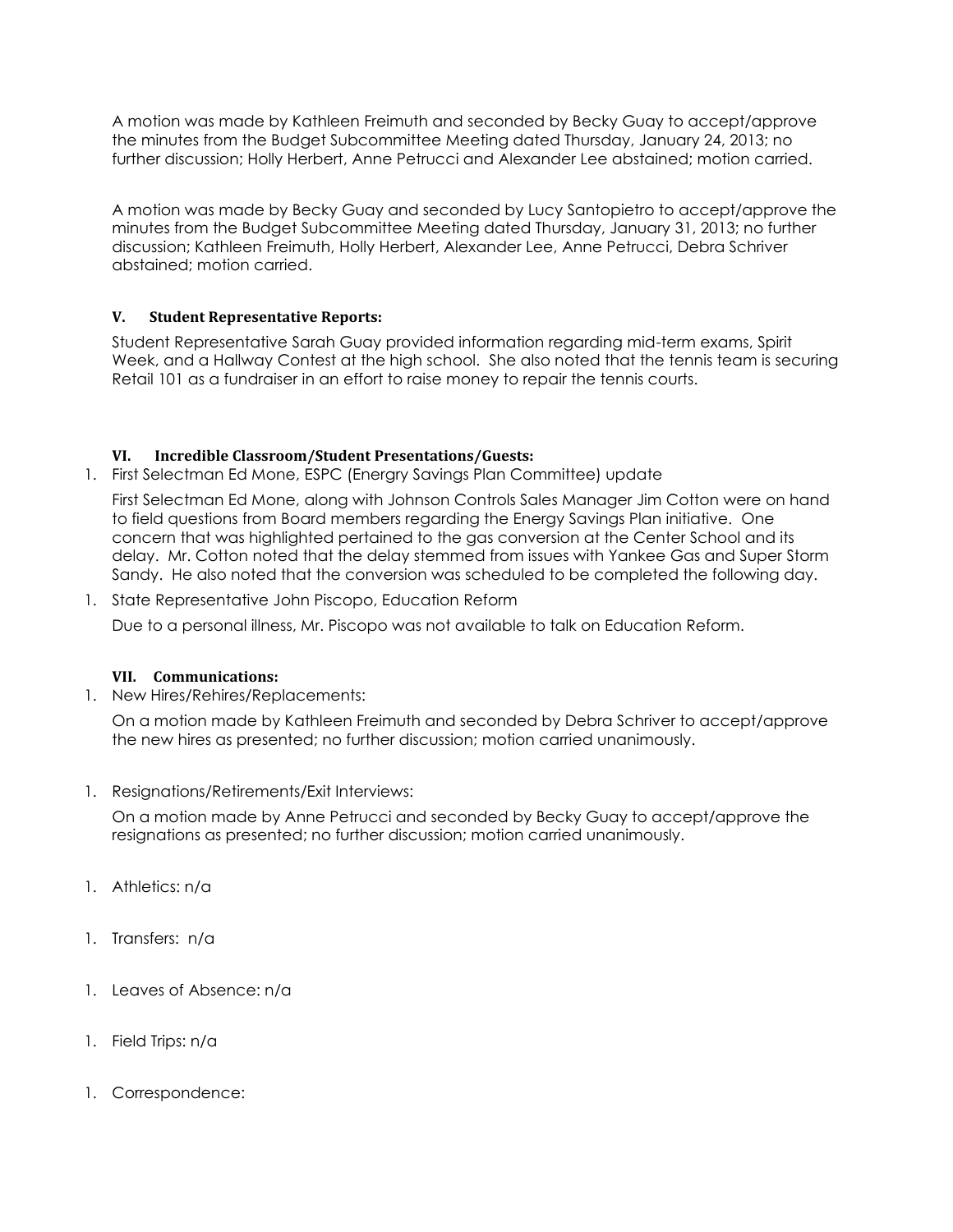1. *Harvard Education Letter* (Article)-Informational, as presented

### **VIII. Superintendent's Report:**

1. Student-of-the-month: (December) Drew Gagne

Superintendent Mitchell noted for the minutes that Drew's last name is "Gagne" not "Gagnon" as noted on the agenda.

Superintendent Mitchell said that Drew is, "an outstanding student, clean cut and impressive". Reading from his resume, Ms. Mitchell highlighted a few of Drew's academic, athletic and leadership accomplishments. To name a few, Drew is a National Honor Society member, participates in soccer, baseball, and basketball, and attended the American Legion Boys' State Leadership conference.

# B. Student-of-the-month: (January) Joseph Fainer

Joseph Fainer currently ranks number 3 in his class of 77 students. Superintendent Mitchell noted that Joesph has taken a series of advanced placement classes, has been an honor roll student his entire high school career, and is a successful athlete.

# C. Student-of-the-month: (February) Heather Jones

Heather has volunteered in a number of services, Church Nursery Assistant, Camp Counselor, and Interact President. Her extra-curricular activities include Math League and she was a Laurel Girls' State participant.

Speaking as a whole, Ms. Mitchell indicated that all three students, "work hard, are very involved, and are positive representations of the Thomaston School District".

### D. Consolidation Discussion Group

Due to declining enrollment in school districts across Connecticut, a

Consolidation Discussion group was implemented in Thomaston to address the issues surrounding the topic locally. Several Board members, the First Selectman, members of the Finance Board, the Superintendent and several parents had met on several occasions; no decisions have come from those discussions. Superintendent Mitchell squashed any ideas that the meetings were held in secret and/or exclusive. Addressing public misconceptions, Ms. Mitchell felt that it would be best to contact her office directly to obtain accurate information as opposed to utilizing other venues such as Facebook.

# E. S.E.N.D. (Sharing Education News and Data)

A purpose of the SEND group is to provide a better connection between the Thomaston community and the Board of Education. Ms. Mitchell, who feels very good about the group, explained that her hope is to provide clear and accurate information and to make the budget process a seamless one.

### **IX. Business Manager's Report:**

A. "Keeping our Schools Safe"/Safety Meetings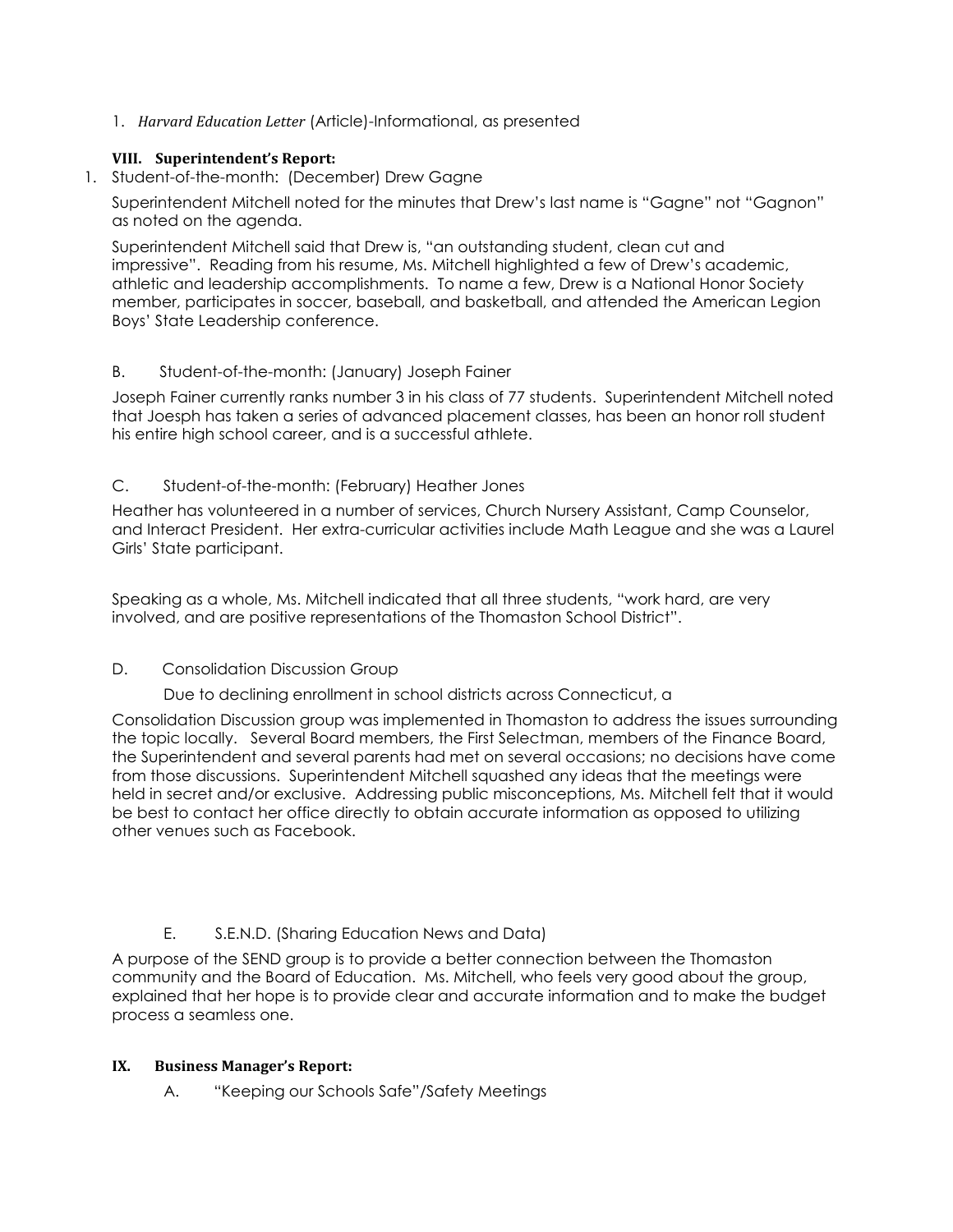Administrators, the Superintendent, and Business manager had, and

continue to have, discussions regarding health and safety. A focus relevant to safety, specifically reminding faculty and staff to wear their identification badges, was brought to the forefront.

Ms. O'Dea-Wyrick said that the doors were reprogrammed at the schools and that changes in entry protocol have been instituted.

A suggestion was made that perhaps students should begin wearing identification badges.

Health and safety concerns will continue to be addressed; they are on-going topics.

### **X. Administrators' Reports:**

- A. Black Rock School, Alisha DiCorpo/Thomaston Center School, Anne Uberti Both Ms. Uberti and Ms. DiCorpo publicly acknowledged and thanked their custodial staff for the recent snow removal due to winter storm Nemo.
- 1. Thomaston High School, John Perrucci Written report, as presented.

In light of the heavy snow accumulations, Board member, Becky Guay asked about the roofs at the three schools. Both Ms. Uberti and Ms. DiCorpo indicated that they had not noticed any roof leaks, however, Principal Perrucci indicated that, "over all it was looking pretty good", but there was a new leak that they were repairing.

C. Pupil Services, Nancy Schnyer

On leave

# **XI. Standing Committee Reports:**

- 1. Budget
- i. Summary-by-Budget-Line Y-T-D expenditures

A motion was made by Holly Herbert and seconded by Anne Petrucci to approve/accept the yt-d expenditures in the amount of \$8,501,705.07; no further discussion; motion carried unanimously.

- 1. Transfers: n/a
- 1. 2013/2014 Budget Presentation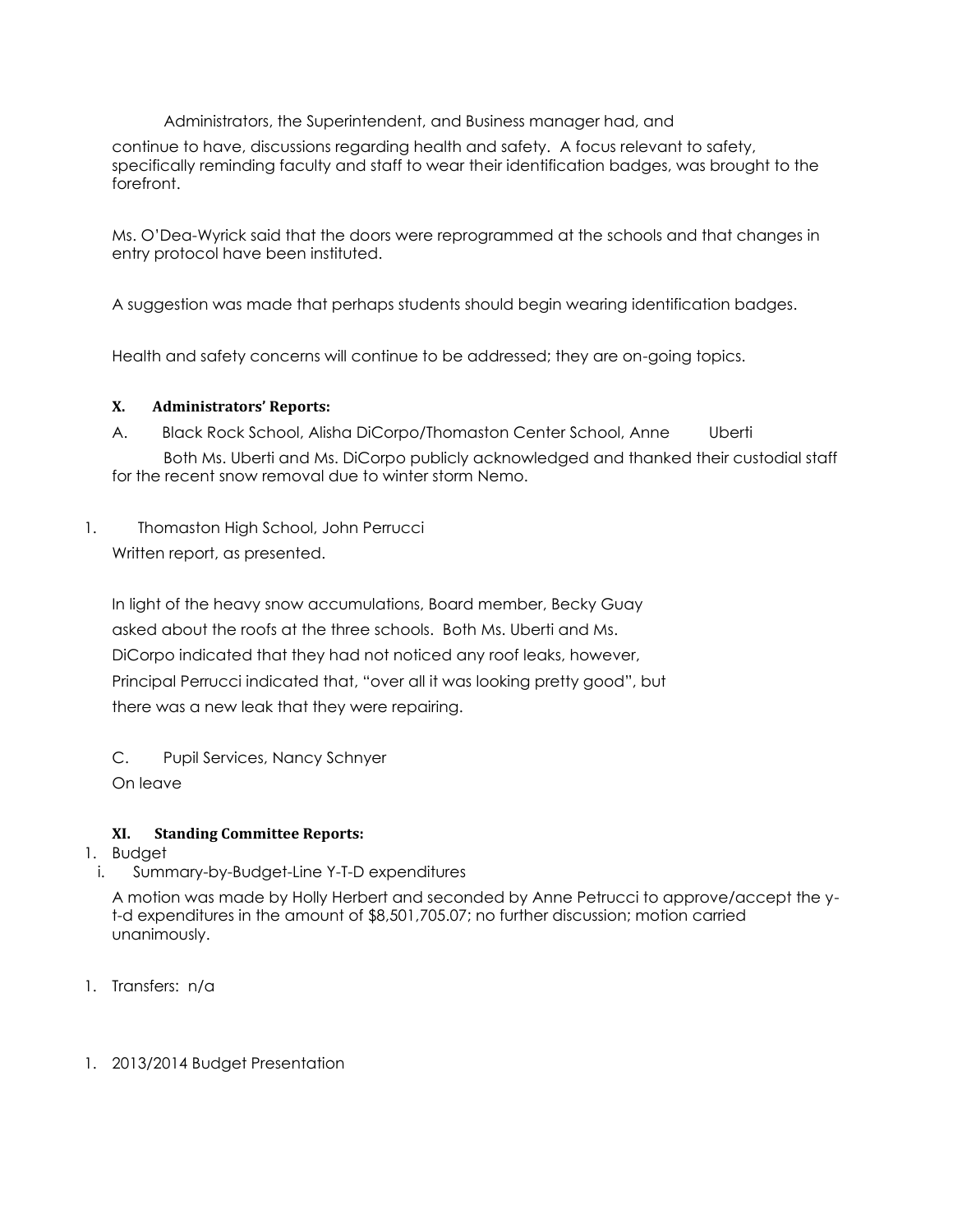Ms. O'Dea-Wyrick, the district's Business Manager, presented the proposed 2013/2014 operating budget to the Board. Significant impacts to the budget include the new teacher assessment and professional development; student testing, in both operational and capital budgets; security; the Energy Savings Performance Contract; the settling of the AFSCME and Teachers' contracts; and declining enrollment.

The budget also includes reductions in staff; 1 certified staff member at Center School, 1 certified staff member at Black Rock School, 1.6 certified staff members at the high school, a .5 certified staff and a 1.0 non-certified staff member from Pupil Services.

The high school will take a big hit with tuition students attending WAMOGO as the number of students attending has increased.

Several Board members expressed their concerns regarding the money allocated for a superintendent search. Ms. O'Dea-Wyrick, without having a solid figure or quote to work from, had allocated \$15,000 for the search. Board chair, Lucy Santopietro, explained that she had just begun researching the process and felt that the \$15,000 figure is on the very high end of the spectrum. Some members felt that an interim should be considered as well.

The 2013/2014 operating budget, which will be brought to the Board of Finance, represents a 1.9% increase over the prior year or \$14,610,693.

A motion was made by Debra Schriver and seconded by Becky Guay to accept/approve the 2013/2014 budget as presented; Kathleen Freimuth and Holly Herbert opposed; motion carried.

1. 2013/2014 Capital Plan

Capital requests totaling \$137,000 included tablet devices, additional wireless points in the three schools, entrance security walls and masonry repairs were brought to the Board for approval. Next stop, the Board of Finance.

On a motion made by Alexander Lee and seconded by Kathleen Freimuth to accept/approve the 2013/2014 capital requests as presented; no further discussion; motion carried unanimously.

1. Retirement Incentive Discussion

The Board will not be offering a retirement incentive this year.

1. Curriculum/Instruction:

Thomaston High School, increase the minimum passing grade from 60 to 65

On a motion made by Anne Petrucci and seconded by Becky Guay to accept/approve a minimum passing grade of 65 from 60 at the commencement of the 2013-2014 school year for students in grades 7-12;

Further Discussion: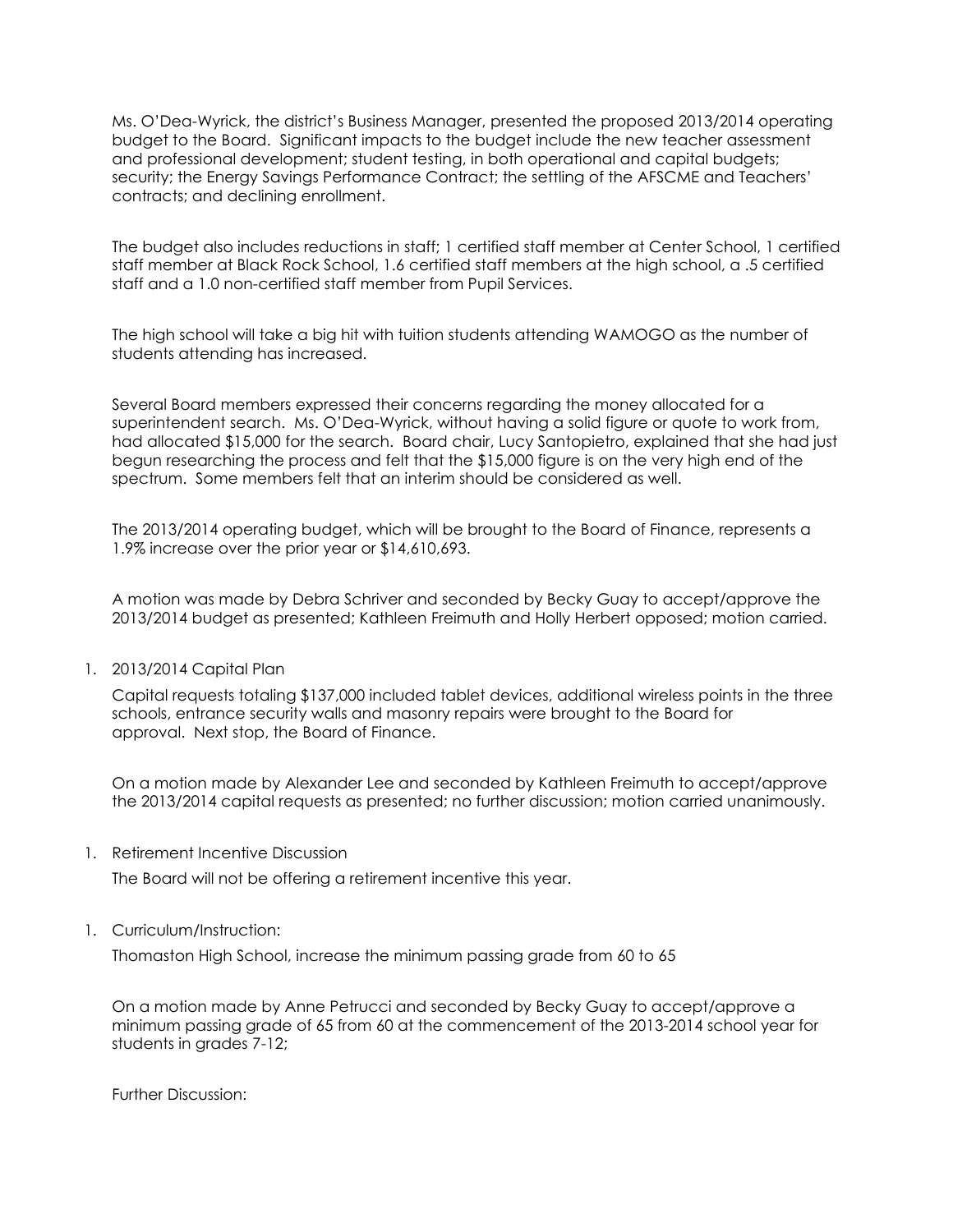Principal Perrucci stated that, "higher standards yields better performance". He said that there are high functioning students performing well below their ability.

Motion carried unanimously.

- C. Maintenance/Facilities: n/a
- D. Technology:
- 1. Technology Committee Update/Protocol for Technology Purchases Deborrah Sanford

It was asked that all technology purchases be channeled through the technology department prior to the actual buy, because it will subsequently have a consequence on that department.

The I.T. department is manned by three individuals, so if there is a plan to purchase and there isn't enough man power to implement, it's great to have it but there needs to be a balancing act.

Currently, the Center School is a "high needs" area. The physical structure of the building makes wireless difficult due to the thickness of the walls.

An anti-virus software was recently acquired for the district free-of-charge. Ms. Deborrah Sanford, the district's Senior Support Tech, indicated that if you applied for it, you received it, so she took advantage of that opportunity.

- E. Personnel: n/a
- F. Transportation: n/a
- G. Athletics: n/a
- 1. Long Range Task Force/Building Committee: n/a
	- I. Policy: n/a
	- J. Government Relations: n/a
	- K. Affiliations: n/a
- 1. Legislation: n/a
	- **XII. Public Participation:**